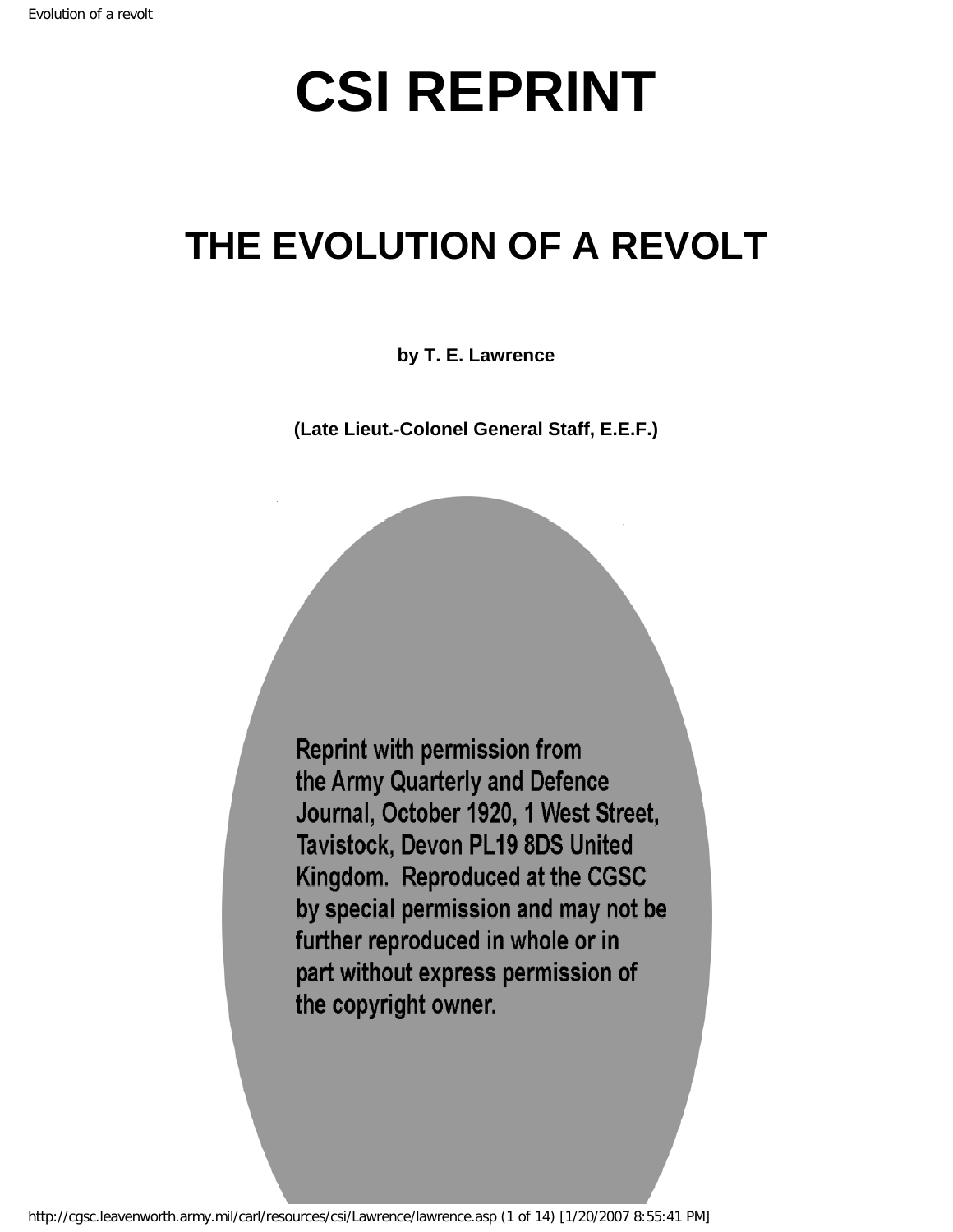## *THE EVOLUTION OF A REVOLT*

## **BY T. E. LAWRENCE (LATE LIEUT.-COLONEL GENERAL STAFF, E.E.F.)**

The Arab Revolt began in June, 1916, with an Arab offensive, a surprise attack by the halfarmed and inexperienced tribesmen upon the Turkish garrisons in Medina and about Mecca. They had no success, and after a few days' effort they withdrew out of range of the fort artillery, and began a blockade. This method forced the early surrender of Mecca, whose road communications were too long and rough to be held by the Turks. Medina, however, was linked by railway to the Turkish main Army in Syria, and, thanks to their superior numbers and equipment, the Turks were able in a week's fighting to restore the line and reinforce the temporarily-besieged garrison there. The Arab forces which had attacked it fell back gradually as the Turks became more offensive, and at last moved fifty miles south-west into the hills, and there took up a position across the main road to Mecca.

At this point the campaign stood still for many weeks, while both sides breathed, and the Turks prepared to take the initiative, by sending an expeditionary force to Mecca, to crush the revolt where it had started. They moved an army corps to Median by rail, and strengthened it beyond establishment with guns, cars, aeroplanes, machine guns, and quantities of horse, mule and camel transport. Then they began to advance down the main western road from Medina to Mecca. The total distance was about two hundred and fifty miles. The first fifty miles were easy: then came a belt of hills twenty miles wide, in which were Feisal's tribesmen standing on the defensive: after the hills was a level stretch, for seventy miles along the coastal plain to Rabegh, rather more than half-way. Rabegh is a little port on the Red Sea, with good anchorage for ships. In it was Sherif Ali, Feisal's eldest brother, with more tribal forces, and the beginnings of an Arab Regular Army, recruited from officers and men of Arab Blood, who had served in the Turkish Army, and were now willing to fight against their old masters for their national freedom.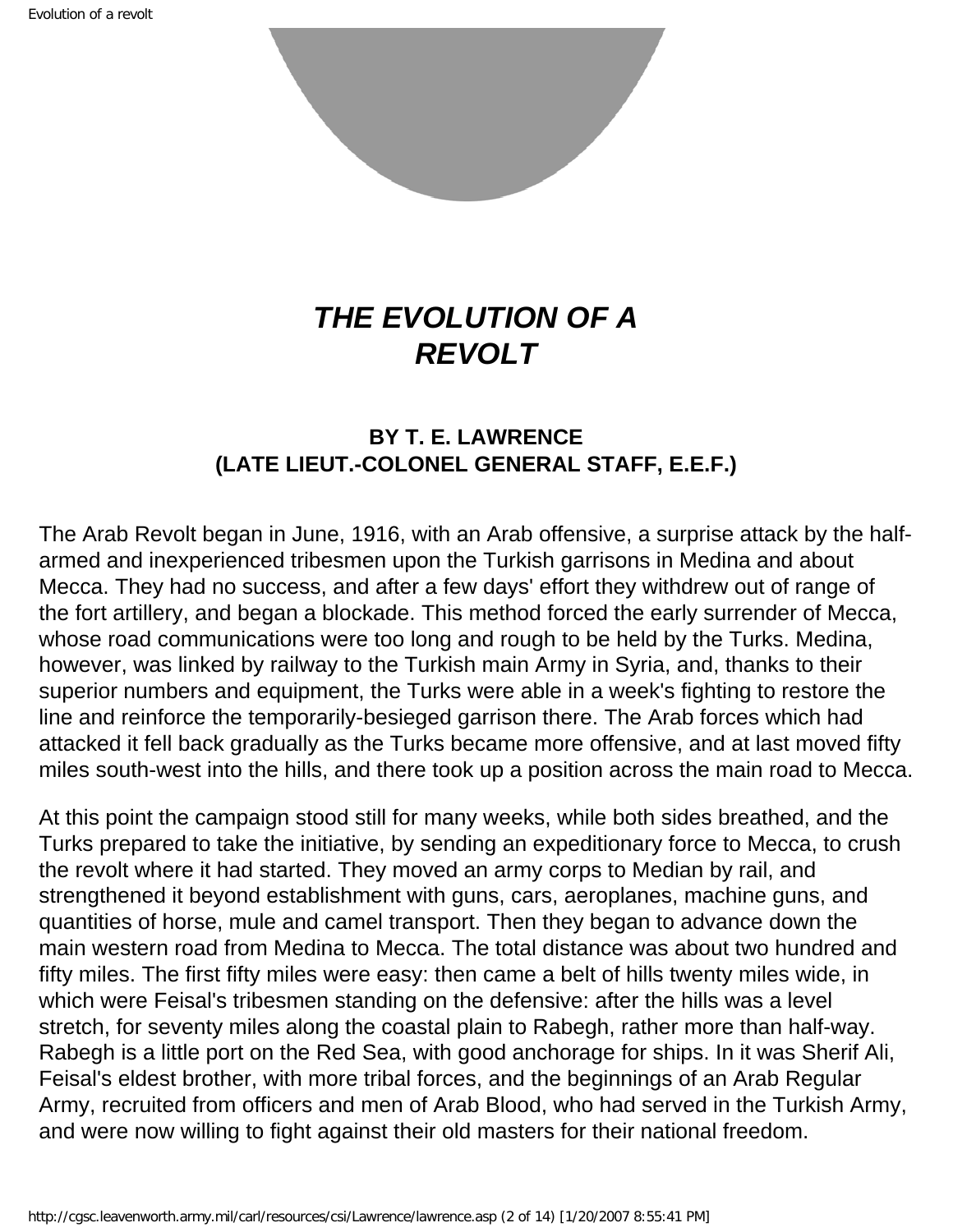Our military advisers had told us that Rabegh was the key of Mecca, since no hostile force could pass along the main road without occupying it and watering at its wells under the palm trees. Its defence was therefore of the main importance. The Navy could cooperate effectively from the harbour, and the circle of the palm-groves must be laid out as an entrenched position, and held by regular troops. They thought that Beduin tribesmen would never be of any value in a fixed position, and that therefore an Arab regular force must be formed and trained as soon as possible to undertake this duty. If the Turks advanced before the new force was ready, the British would have to lend a brigade, of British or Allied troops, to save the Sherif in his extremity, by maintaining this stop-block.

A personal reconnaissance of the Arab positions, here and in the hills where Feisal was, caused me to modify the views of the experts slightly. Feisal had some thousands of men, all armed with rifles, rather casual, distrustful fellows, but very active and cheerful. They were posted in hills and defiles of such natural strength that it seemed to me very improbable that the Turks could force them, just by their superior numbers: for in some ways it is easier to defend a range of hills against nine or ten thousand men than against nine or ten. Accordingly, I reported that the tribesmen (if strengthened by light machine guns, and regular officers as advisers) should be able to hold up the Turks indefinitely, while the Arab regular force was being created. As was almost inevitable in view of the general course of military thinking since Napoleon, we all looked only to the regulars to win the war. We were obsessed by the dictum of Foch that the ethic of modern war is to seek for the enemy's army, his centre of power, and destroy it in battle. Irregulars would not attack positions and so they seemed to us incapable of forcing a decision.

While we were training the regulars (of course not sending officer or light machine guns to Feisal in the hills meanwhile), the Turks suddenly put my appreciation to the test by beginning their advance on Mecca. They broke through my "impregnable" hills in twentyfour hours, and came forward from them towards Rabegh slowly. So they proved to us the second theorem of irregular war - namely, that irregular troops are as unable to defend a point or line as they are to attack it.

This lesson was received by us quite without gratitude, for the Turkish success put us in a critical position. The Rabegh force was not capable of repelling the attack of a single battalion, much less of a corps. It was nearly impossible to send down British troops from Egypt at the moment: nor do I think that a single British brigade would have been capable of holding all the Rabegh position: nor was the Rabegh position indispensable to the Turks: nor would a single Arab have remained with the Sherif if he introduced British troops into the Hejaz.

In the emergency it occurred to me that perhaps the virtue of irregulars lay in depth, not in face, and that it had been the threat of attack by them upon the Turkish northern flank which had made the enemy hesitate for so long. The actual Turkish flank ran from their front line to Medina, a distance of some fifty miles: but, if we moved towards the Hejaz railway behind Medina, we might stretch our threat (and, accordingly, their flank) as far,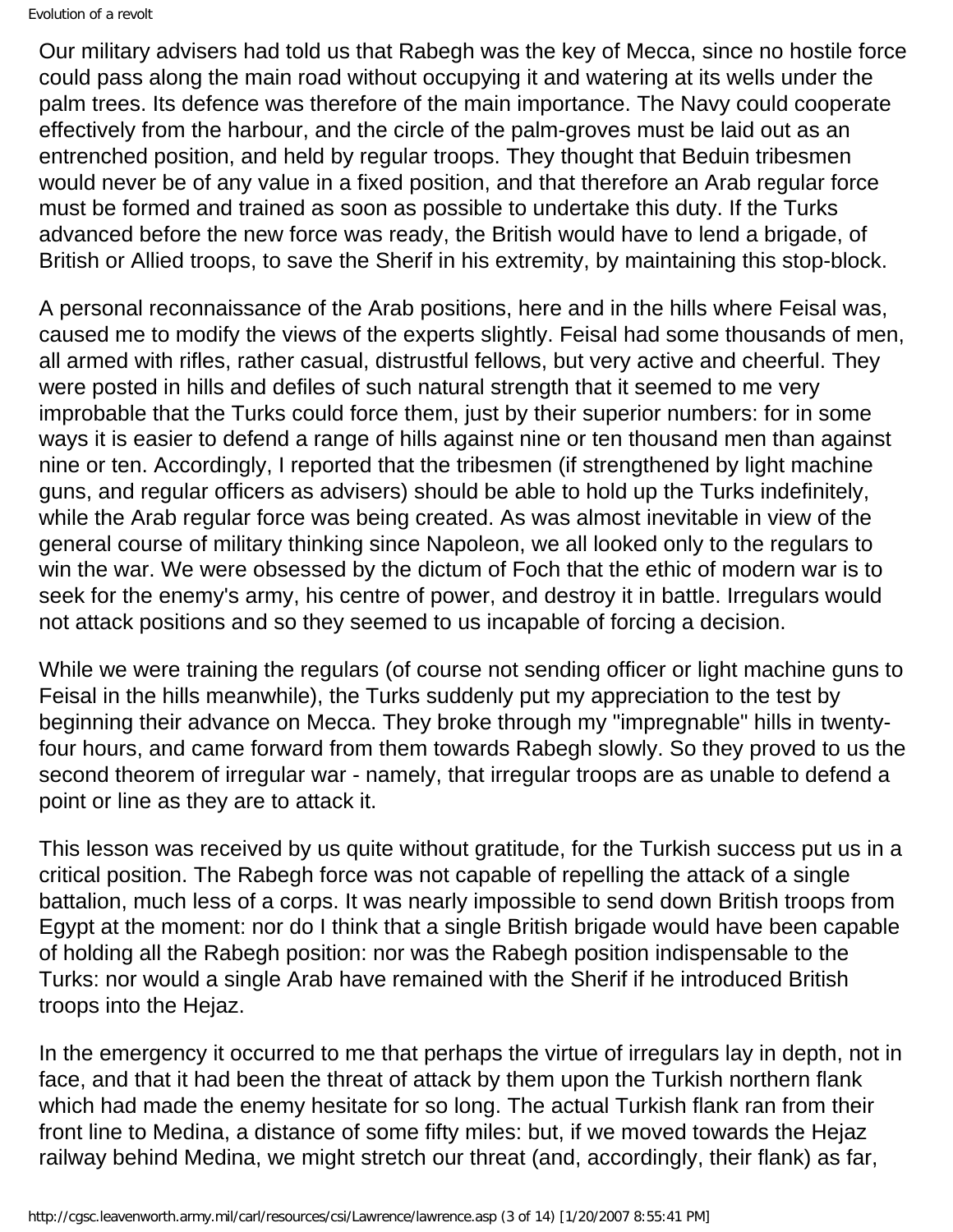potentially, as Damascus, eight hundred miles away to the north. Such a move would force the Turks to the defensive, and we might regain the initiative. Anyhow, it seemed our only chance, and so, in January, 1917, we took all Feisal's tribesmen, turned our backs on Mecca, Rabegh and the Turks, and marched away north two hundred miles to Wejh, thanks to the help of the British Red Sea Fleet, which fed and watered us along the coast, and gave us gun-power and a landing party at our objective.

This eccentric movement acted like a charm. Clausewitz had said that rearguards modulate the enemy's action like a pendulum, not by what they do, but tby their mere existence. We did nothing concrete, but our march recalled the Turks (who were almost into Rabegh) all the way back to Medina, and there they halved their force. One half took up the entrenched position about the city, which they held until after the Armistice. The other half was distributed along the railway to defend it against our threat. For the rest of the war the Turks stood on the defensive against us, and we won advantage over advantage till, when peace came, we had taken thirty-five thousand prisoners, killed and wounded and worn out about as many, and occupied a hundred thousand square miles of the enemy's territory, at little loss to ourselves.

However, we were not then aware that Wejh was our turning point. We thought we had come to it to cut the railway, and I was at once sent up country to do this, as a means to take Medina, the Turkish headquarters and main garrison. On the way up I fell ill, and spent ten days on my back in a tent, without anything to do except to think about war, and analyse our hitherto empirical practice for its real import.

However, the books gave me the aim in war quite pat, "the destruction of the organized forces of the enemy" by "the one process battle." Victory could only be purchased by blood. This was a hard saying for us, as the Arabs had no organized forces, and so a Turkish Foch would have no aim: and the Arabs would not endure casualties, so that an Arab Clausewitz could not buy his victory. These wise men must be talking metaphors, for we were indubitably winning our war ... and as I thought about it, it dawned on me that we had won the Hejaz war. We were in occupation of 99 per cent. of the Hejaz. The Turks were welcome to the other fraction till peace or doomsday showed them the futility of clinging to our window pane. This part of the war was over, so why bother about Medina? It was no base for us, like Rabegh, no threat to the Turks, like Wejh: just a blind alley for both. The Turks sat in it on the defensive, immobile, eating for food the transport animals which were to have moved them to Mecca, but for which there was no pasture in their now restricted lines. They were harmless sitting there; if we took them prisoner, they would cost us food and guards in Egypt: if we drove them out northward into Syria, they would join the main Army blocking us in Sing On all counts they were best where they were, and they valued Medina and wanted to keep it. Let them!

I was unfortunately as much in charge of the campaign as I pleased, and had had no training in command to fit me for such a work. In military theory I was tolerably read, for curiosity in Oxford years before had taken me past Napoleon to Clausewitz and his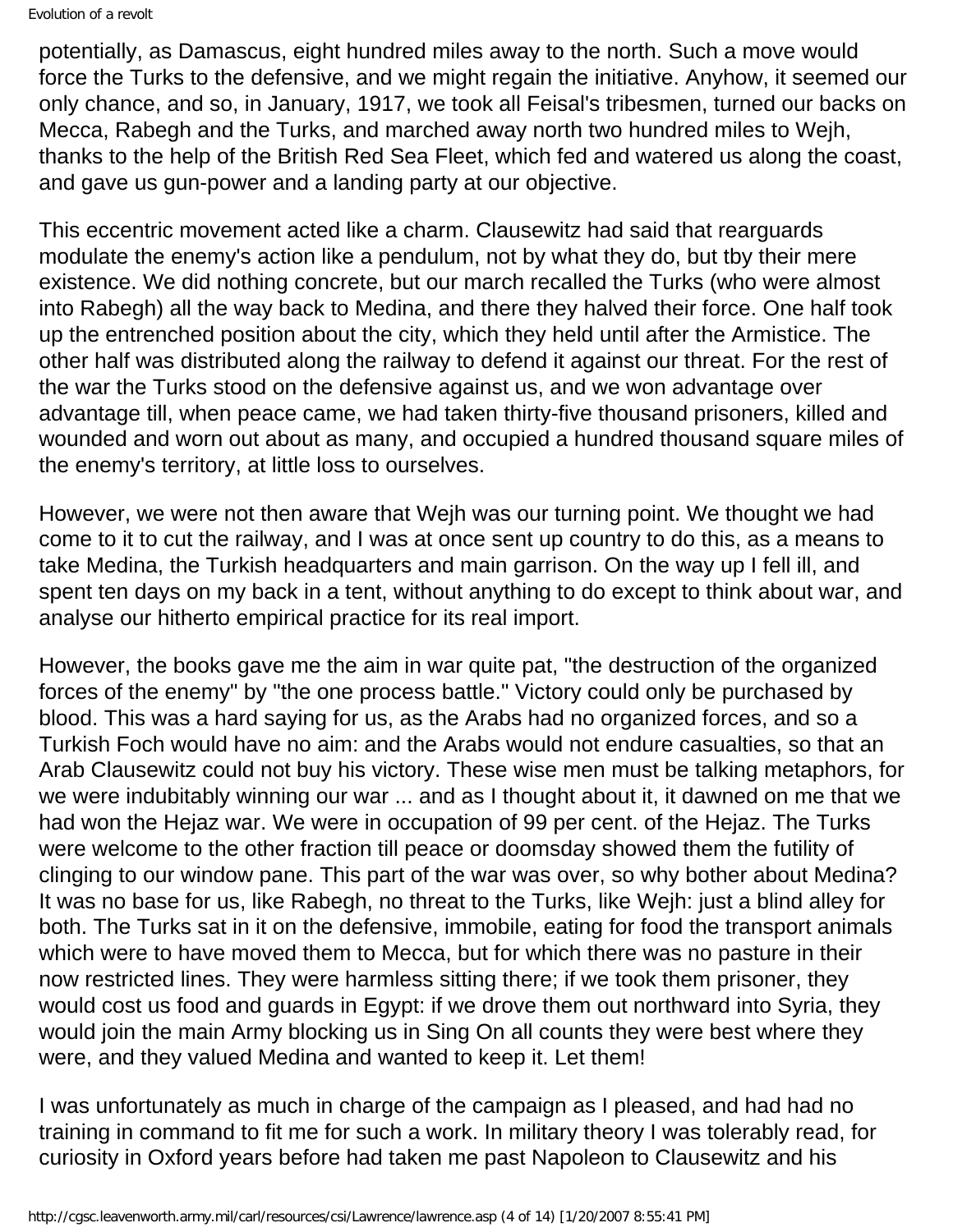Evolution of a revolt

school, to Caemmerer and Moltke, Goltz and the recent Frenchmen. These had seemed very partial books, and after a look at Jomini and Willisen I had found broader principles in the eighteenth century, in Saxe, Guibert and their followers. However, Clausewitz was intellectually so much the master of them all that unwillingly I had come to believe in him. Tactically the only campaigns I had studied step by step were the ancient affairs of Hannibal and Belisarius, Mohammed and the Crusades! My interests were only in pure theory and I looked everywhere for the metaphysical side, the philosophy of war, about which I thought a little for some years. Now I was compelled suddenly to action, to find an immediate equation between my book-reading and our present movements.

This seemed unlike the ritual of war of which Foch had been priest, and so I began to hope that there was a difference of kind between us and him. He called his modern war "absolute." In it two nations professing incompatible philosophies out to try them in the light of force. A struggle of two immaterial principles could only end when the supporters of one had no more means of resistance. An opinion can be argued with: a conviction is best shot. The logical end of a war of creeds is the final destruction of one, and Salammbo the classical textbook-instance. These were the lines of the struggle between France and Germany, but not, I thought, between Germany and England, for all efforts to make our men hate the enemy just made them hate war, and later on by the Armistice we made the Great War fall short of the Foch ideal. To me it seemed only a variety of war: and I could then see other sorts, as Clausewitz had numbered them, personal wars for dynastic reasons, expulsive wars for party reasons, commercial wars for trading reasons.

Then I thought of the Arab aim, and saw that it was geographical, to occupy all Arabicspeaking lands in Asia. In the doing of it we might kill Turks: we disliked them very much. Yet "killing Turks"' would never be an excuse or aim. If they would go quietly, our war would end. If not, we would try to drive them out: in the last resort we would be compelled to the desperate course of blood, on the maxim of "murder" war, but as cheaply as possible for ourselves, since the Arabs were fighting for freedom, a pleasure only to be tasted by a man alive.

My own personal duty was command, and I began to unravel command and analyse it, both from the point of view of strategy, the aim in war, the synoptic regard which sees everything by the standard of the whole, and from the point of view called tactics, the means towards the strategic end, the steps of its staircase. In each I found the same elements, one algebraical, one biological, a third psychologicaL The first seemed a pure science, subject to the laws of mathematics, without humanity. It dealt with known invariables, fixed conditions, space and time, inorganic things like hills and climates and railways, with mankind in type-masses too great for individual variety, with all artificial aids, and the "tensions given our faculties by mechanical invention. It was essentially formulable.

In the Arab case the algebraic factor would take first account of the area we wished to conquer, and I began idly to calculate how many square miles ... perhaps a hundred and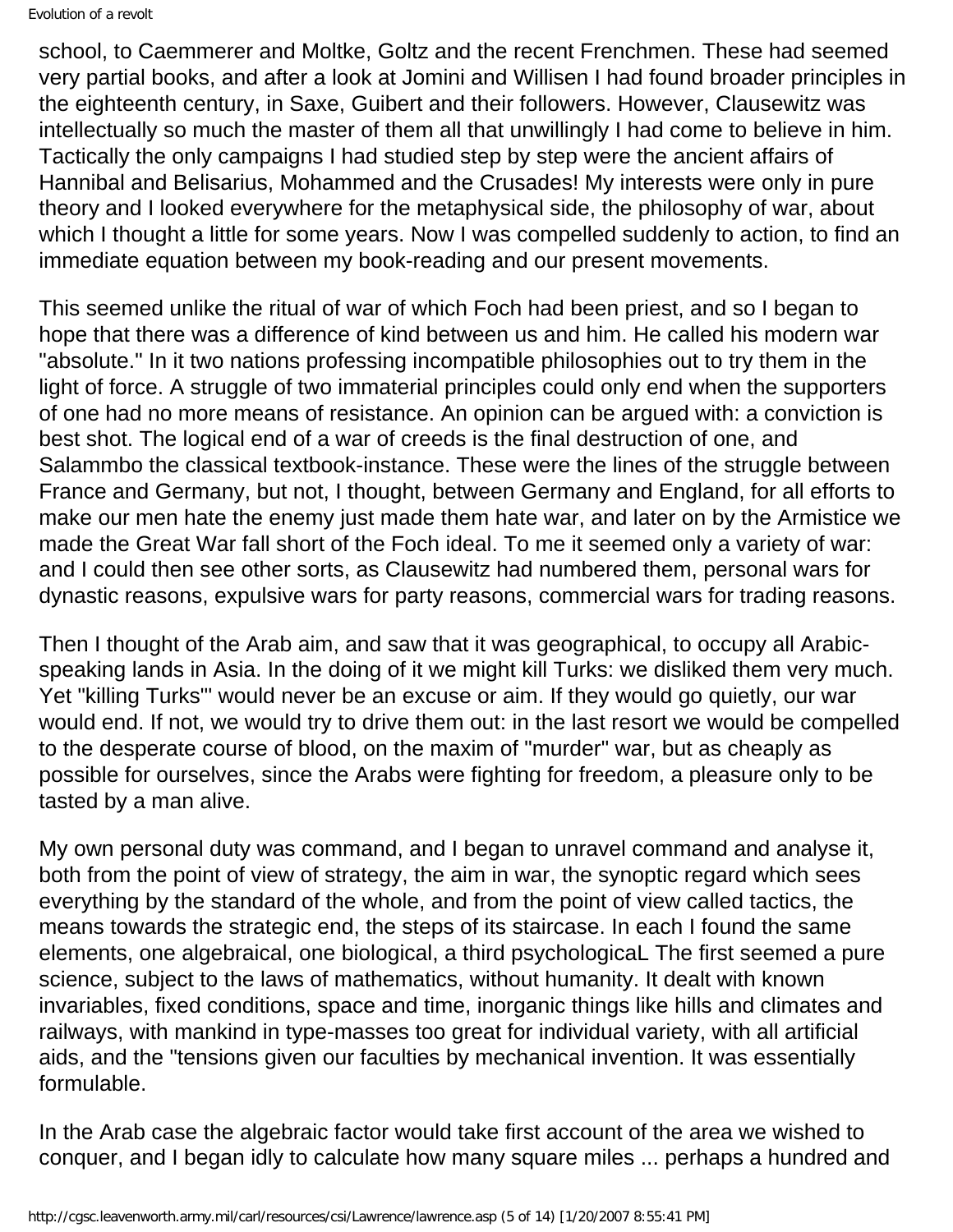Evolution of a revolt

forty thousand ... and how would the Turks defend all that ... no doubt by a trench line across the bottom, if we were an army attacking with banners displayed ... but suppose we were an influence (as we might be), an idea, a thing invulnerable, intangible, without front or back, drifting about like a gas? Armies were like plants, immobile as a whole, firmrooted, nourished through long stems to the head. We might be a vapour, blowing where we listed. Our kingdoms lay in each man's mind, and as we wanted nothing material to live on, so perhaps we offered nothing material to the killing It seemed a regular soldier might be helpless without a target. He would own the ground he sat on, and what he could poke his rifle at.

Then I estimated how many posts they would need to contain this attack in depth, sedition putting up her head in every unoccupied one of these hundred thousand square miles. I knew the Turkish Army inside and out, and allowing for its recent extension of faculty by guns and aeroplanes and armoured trains, still it seemed it would have need of a fortified post every four square miles, and a post could not be less than twenty men. The Turks would need six hundred thousand men to meet the combined ill wills of all the local Arab people. They had one hundred thousand men available. It seemed the assets in this part of command were ours, and climate, railways, deserts, technical weapons could also be attached to, our interests, ff we realized our raw materials and were apt with them. The Turk was stupid and would believe that rebellion was absolute, like war, and deal with it on the analogy of absolute warfare. Analogy is fudge, anyhow, and to make war upon rebellion is messy and slow, like eating soup with a knife.

So much for the mathematical element, which I annoyed the others by calling hecastics. The second factor was biological, the breaking-point, life and death, or better, wear and tear. Bionomics seemed a good name for it. The war-philosophers had properly made it an art, and had elevated one item in it, "effusion of blood," to the height of a principle. It became humanity in battle, an art touching every side of our corporal being, and very war. There was a line of variability (man) running through all its estimates. Its components were sensitive and illogical, and generals guarded themselves by the device of a reserve, the significant medium of their art. Goltz had said that when you know the enemy's strength, and he is fully deployed, then you know enough to dispense with a reserve. But this is never. There is always the possibility of accident, of some flaw in materials, present in the general's mind: and the reserve is unconsciously held to meet it. There is a "felt" element in troops, not expressible in figures, guessed at by the equivalent of, SóEa in Plato, and the greatest commander is he whose intuitions most nearly happen. Ninetenths of tactics are certain, and taught in books: but the irrational tenth is like the kingfisher flashing across the pool, and that is the test of generals. It can only be ensured by instinct, sharpened by thought practising the stroke so often that at the crisis it is as natural as a reflex.

Yet to limit the art to humanity seemed to me an undue narrowing down. It must apply to materials as much as to organisms. In the Turkish Army materials scarce and precious, men more plentiful than equipment. Consequently our cue should be to destroy not the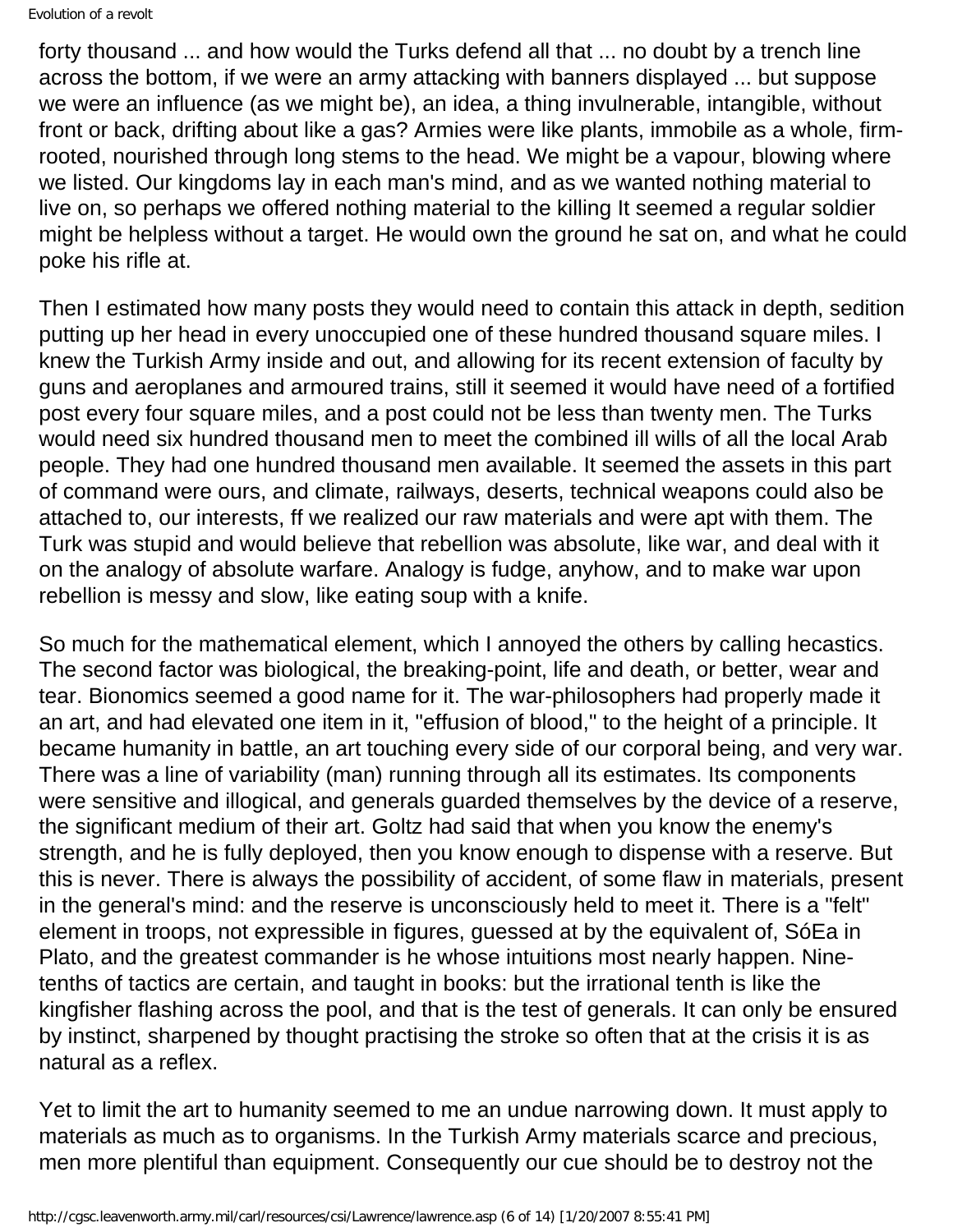Army but the materials. The death of a Turkish bridge or rail, machine or gun, or high explosive was more profitable to us than the death of a Turk. The Arab Army just now was equally chary of men and materials: of men because they being irregulars were not units, but individuals, and an individual casualty is like a pebble dropped in water: each may make only a brief hole, but rings of sorrow widen out from them. We could not afford casualties. Materials were easier to deal with and put straight. It was our obvious duty to make ourselves superior in some one branch, gun-cotton or machine guns, or whatever could be made most decisive. Foch had laid down the maxim, applying it to men, of being supenor at the critical point and moment of attack. We might apply it to materials, and be superior in equipment in one dominant moment or respect.

For both men and things we might try to give Foch's doctrine a negative twisted side, for cheapness' sake, and be weaker than the enemy everywhere except in one point or matter. Most wars are wars of contact, both forces striving to keep in touch to avoid tactical suprise. Our war should be a war of detachment: we were to contain the enemy by the silent threat of a vast unknown desert, not disclosing ourselves til the moment of attack. This attack need be only nominal, directed not against his men, but against his materials: so it should not seek for his main strength or his weaknesses, but for us most accessible material. In railway cutting this would be usually an empty stretch of rail. That was a tactical success. We might turn the average into a rule (not a law-war is antinomian, said Colin), and at length we developed an unconscious habit of never engaging the enemy at all. This chimed with the numerical plea of never giving, the enemy's soldier a target. Many Turks on our front had no chance all the war to fire a shot at us, and correspondingly we were never on the defensive, except by rare accident. The corollary of such a rule was perfect "intelligence," so that we could plan in complete certainty. The chief agent had tobe the general's head (de Feuquiere said this first), and his knowledge had to be faultless, leaving no room for chance.We took more pains in this service than any other staff I saw.

The third factor in command seemed to be the psychological, that science (Xenophon called it diathetic) of which our propaganda is a stained and ignoble part. Some of it concerns the crowd, the adjustment of spirit to the point where it becomes fit to exploit in action, the prearrangement of a changing opinion to a certain end. Some of it deals with individuals, and then it becomes a rare art of human kindness, transcending, by purposeful emotion, the gradual logical sequence of our minds. It considers the capacity for mood of our men, their complexities and mutability, and the cultivation of what in them profits the intention. We had to arrange their minds in order of battlw, just as carefully and as formally as other officers arranged their bodies: and not only our own men's minds, though them first: the minds of the enemy, so far as we could reach them: and thirdly, the mind of the nation supporting us behind the firing-line, and the mind of the hostile nation waiting the verdict, and the neutrals looking on.

It was the ethical in war, and the process on which we mainly depended for victory on the Arab front. The printing press is the greatest weapon in the armoury of the modern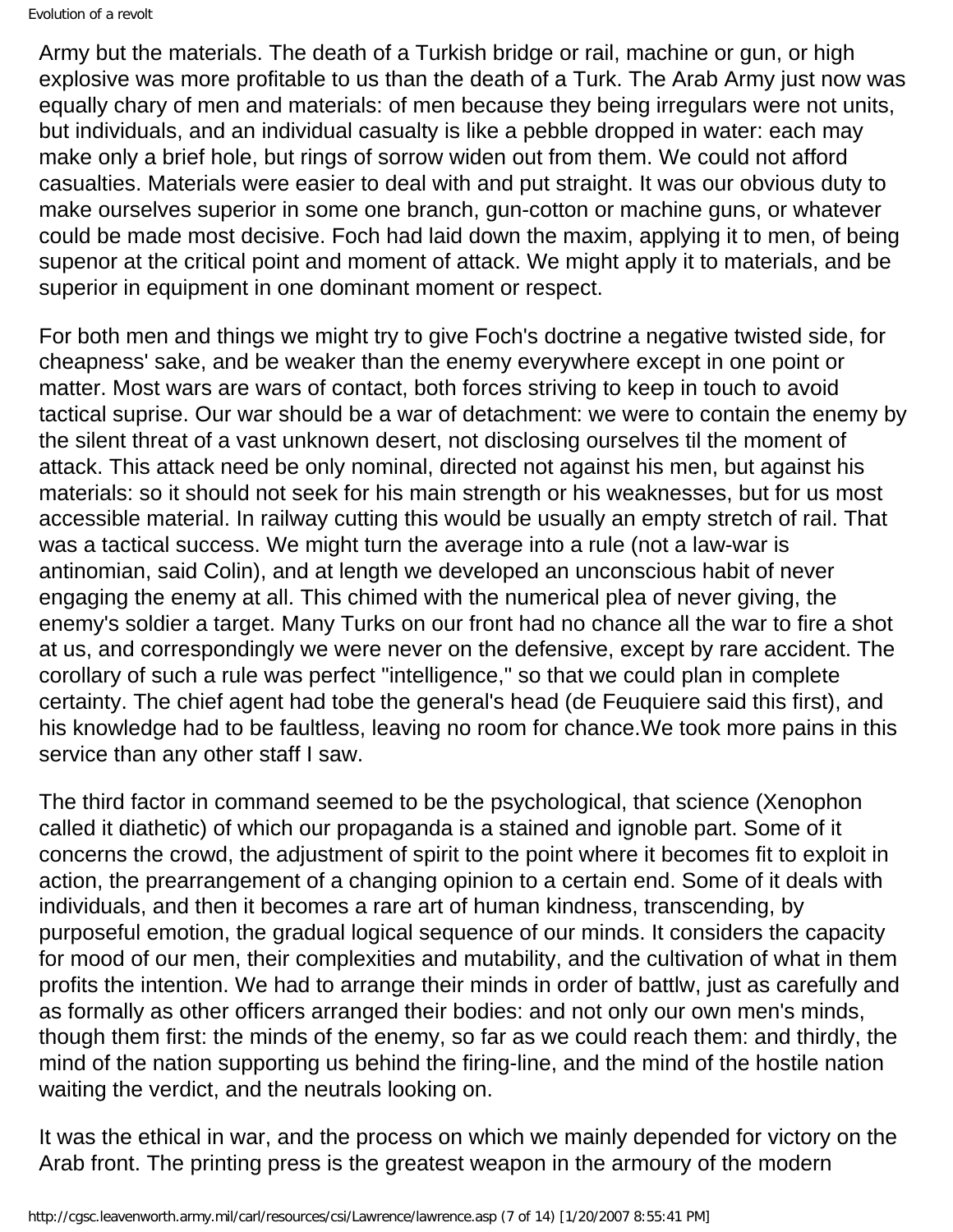commander, and we, being amateures in the art of command, began our war in the atmosphere of the twentieth century, and thought of our weapons without prejudice, not distinguishing one from another socially. The regular officer has the tradition of forty generations of serving soldiers behind him, and to him the old weapons are the most honoured. We had seldom to concern ourselves with what our men did, but much with what they thought, and to us the diathetic was more than half command. In Europe it was set a little aside and entrusted to men outside the General Staff. In Asia we were so weak physically that we could not let the metaphysical weapon rust unused. We had won a province when we had taught the civilians in it to die for our ideal of freedom: the presence or absence of the enemy was a secondary matter.

These reasonings showed me that the idea of assaulting Medina, or even of starving it quickly into surrender was not in accord with our best strategy. We wanted the enemy to stay in Medina, and in every other harmless place, in the largest numbers. The factor of food would eventually confine him to the railways, but he was welcome to the Hejaz railway, and the Trans-Jordan railway, and the Palestine and Damascus and Aleppo railways for the duration of the war, so long as he gave us the other nine hundred and ninety-nine thousandths of the Arab world. If he showed a disposition to evacuate too soon, as a step to concentrating in the small area which his numbers could dominate effectively, then we would have to try and restore his confidence, not harshly, but by reducing our enterprises against him. Our ideal was to keep his railway just working, but only just, with the maximum of loss and discomfort to him.

Accordingly, I put in a few damages to the line, enough to annoy the enemy without making him fear its final destruction, and then rode back to Wejh, to explain to my chiefs that the Arab war was geographical, and the Turkish Army for us an accident, not a target. Our aim was to seek its weakest link, and bear only on that till time made the mass of it fall. Our largest available resources were the tribesmen, men quite unused to formal warfare, whose assets were movement, endurance, individual intelligence, knowledge of the country, courage. We must impose the longest possible passive defence on the Turks (this being the most materially passive form of war) by extending our own front to its maximum. Tactically we must develop a highly mobile, highly equipped type of army, of the smallest size, and use it successively at distributed points of the Turkish line, to make the Turks reinforce their occupying posts beyond the economic minimum of twenty men. The power of this striking force of ours would not be reckoned merely by its strength. The ratio between number and area determined the character of the war, and by having five times the mobility of the Turks we could be on terms with them with one-fifth their number.

Our success was certain, to be proved by paper and pencil as, soon as the proportion of space and number had, been learned. The contest was not physical, but mineral, and so battles were a mistake. All we won in a battle was the ammunition the enemy fired off. Our victory lay not in battles, but in occupying square miles of country. Napoleon had said it was rare to find generals willing to fight battles. The curse of this war was that so few could do anything else. Napoleon had spoken in angry reaction against the excessive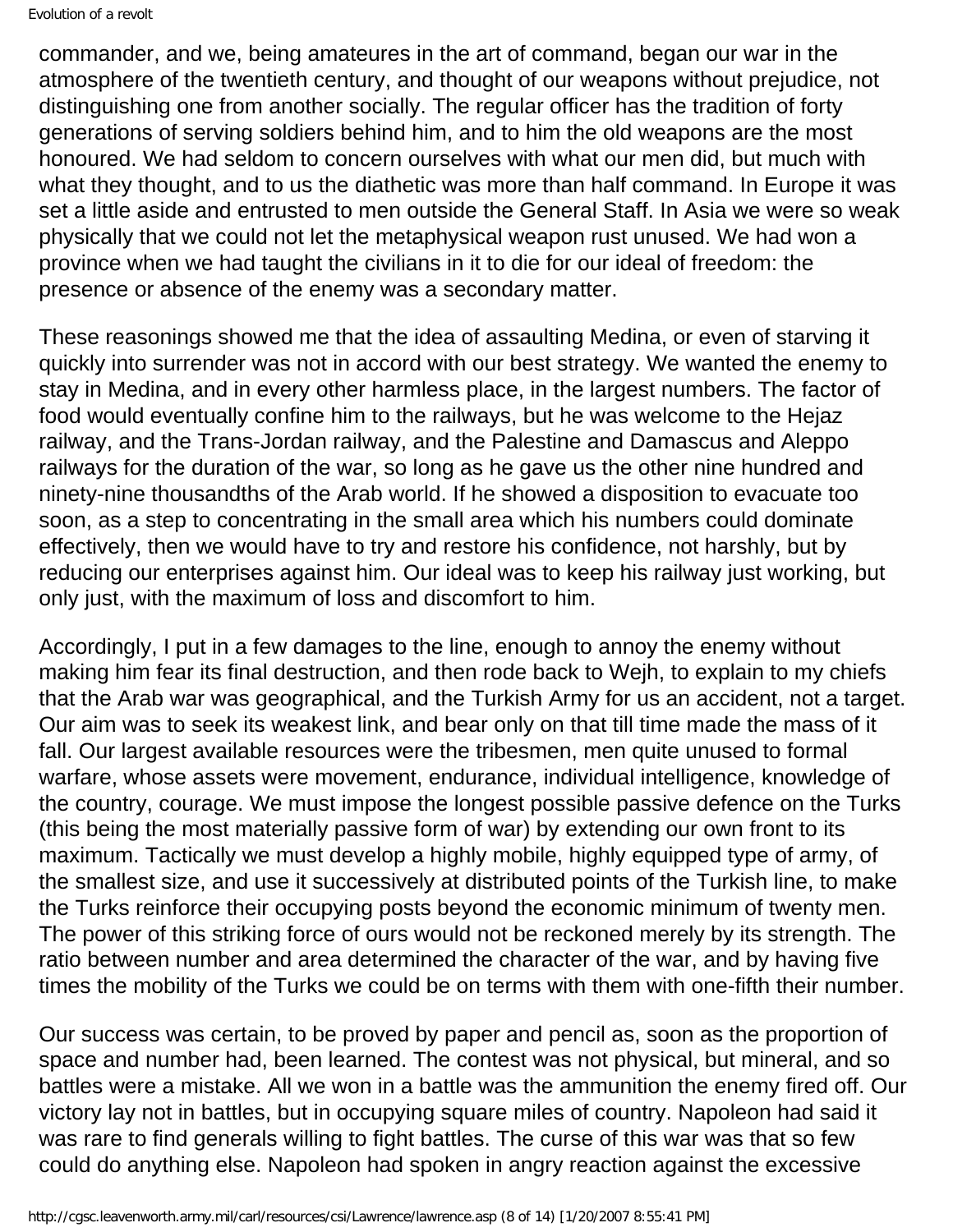finesse of the eighteenth century, when men almost forgot that war gave licence to murder. We had been swinging out on his dictum for a hundred years, and it was time to go back a bit again. Battles are impositions on the side which believes itself weaker, made unavoidable either by lack of land-room, or by the need to defend a material property dearer than the lives of soldiers. We had nothing material to lose, so we were to defend nothing and shoot nothing. The precious element of our forces were the Beduin irregulars, and not the regulars whose role would only be to occupy places to which the irregulars had already given access. Our cards were and time, not hitting power, and these gave us strategical rather than tatical strength. Range is more to strategy than force. The invention of bully-beef has modified land-war more profoundly than the invention of gunpowder. My chiefs did not follow all these arguments, but gave me leave to try my hand after my own fashion. We went off first to Akaba, and took it easily. Then we took Tafileh and the Dead Sea: then Azrak and Deraa, and finally Damascus, all in successive stages worked out consciously on these sick-bed theories. The process was to set up ladders of tribes, giving us a safe and comfortable route from our sea-bases (Yenbo, Wejh or Akaba) to our advanced bases of operation. These were sometimes three hundred miles away, a long distance in lands without railways or roads, but made short for us by an assiduous cultivation of desert-power, control by camel parties of the desolate and unmapped wilderness which fills up all the centre of Arabia, from Mecca to Aleppo and Bagdad.

In character these operations were more like naval warfare than ordinary land operations, in their mobility, their ubiquity, their independence of bases and communications, their lack of ground features, of fixed directions, of fixed points. "He who commands the sea is at great liberty, and may take as much or as little of the war as he will": he who commands the desert is equally fortunate. Camel raiding-parties, as self-contained as ships, could cruise without danger along any part of the enemy's land-frontier, just out of sight of his posts along the edge of cultivation, and tap or raid into his lines where it seemed fittest or easiest or most profitable, with a sure retreat always behind them into an element which the Turks could not enter. We were fortified in our freedom of movement by an intimate knowledge of the desert-front of Syria, a country peculiarly and historically indefensible against attack from the east. I had traversed most of it on foot before the war many times, working out the movements of Saladin or Ibrahim Pasha, and, as our warexperience deepened, we became adepts at that form of geographicacal intuition, described by Bourcet as wedding unknown land to known in a mental map.

Our tactics were always tip and run, not pushes, but strokes. We never tried to maintain, or improve an advantage, but to move off and strike again somewhere else. We used the smallest force, in the quickest time, at the farthest place. If the action had continued till the enemy had changed his dispositions to resist it, we would have been breaking the spirit of our fundamental rule of denying him targets.

The necessary speed and range were attained by the extreme frugality of the desert men, and their high efficiency when mounted on their she-riding-camels. The camel is an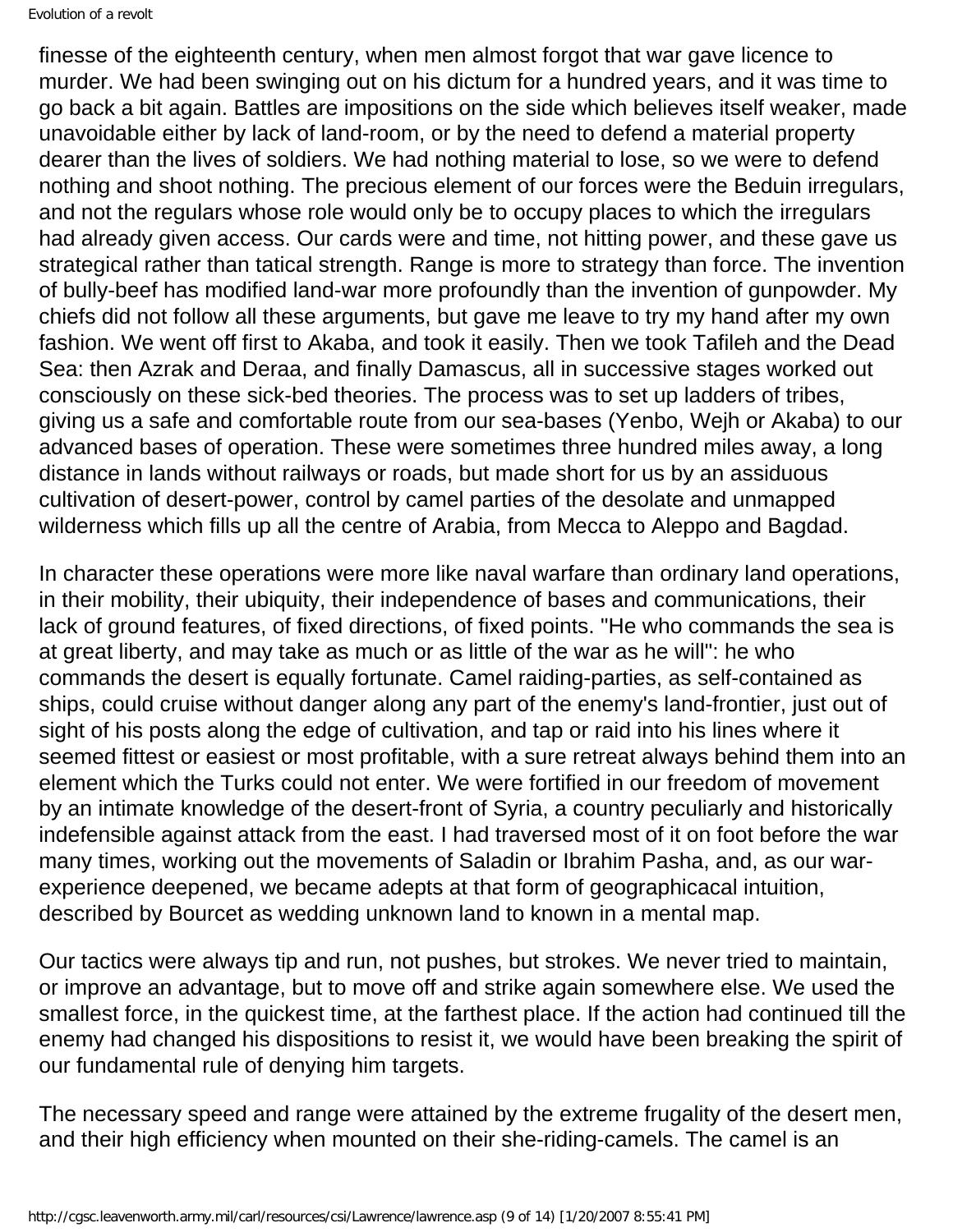```
Evolution of a revolt
```
intricate animaL and calls for skilled labour in the handling: but she yields a remarkable return. We had no system of supply: each man was self-contained and carried on the saddle from the sea base at which the raid started, six weeks' food for himself. The sixweeks' ration for ordinary men was a half-bag of flour, forty-five pounds in weight. Luxurious feeders carried some rice also for variety. Each man baked for himself, kneading his own flour into unleavened cakes, and warming it in the ashes of a fire. We carried about a pint of drinking water each, since the camels required to come to water on average every three days, and there was no advantage in our being richer than our mounts. Some of us never drank between wells, but those were hardy men: most of us drank a lot at each well, and had a drink during the intermediate dry day. In the heat of summer Arabian camels will do about two hundred and fifty nules, comfortably between drinks: and this represented three days' vigorous marching. The country is not so dry as it is painted, and this radius was always more than we needed. Wells are seldom more than one hundred miles apart. An easy day's march was fifty miles: an emergency march might be up to one hundred and ten miles in the day.

The six weeks' food gave us a range of over a thousand miles out and home, and that (like the pint of water) was more than ever we needed, even in so large a country as Arabia. It was possible (for me, the camel-novice in the Army, "painful" was a better word) to ride fifteen hundred miles in the month without re-victualling, and there was never a fear of starvation, for each of us was riding on two hundred pounds of potential meat, and when food lacked we would stop and eat the weakest of our camels. Exhausted camel is poor food, but cheaper killing than a fat one, and we had to remember that our future efficiency depended on the number of good camels at our disposal. They lived on grazing as we marched (we never gave them grain or fodder), and after their six weeks on the road they would be worn thin, and have to be sent to pasture for some months' rest, while we called out another tribe in replacement, or found fresh riding-beasts.

We did not hamper ourselves with led-camels. The men carried with them a hundred rounds of ammunition and a rifle, or else two men would be an "automatic" team, dividing the gun and its drums between them. They slept as they were, in their riding cloaks, and fared well enough till the winter of 1917-1918, which caught us on the five-thousand foot hills of Edom behind the Dead Sea. Then we lost many men and camels frozen to death, or trapped in the snow, which lay over all the highlands in deep drifts for weeks, while we vainly appealed to Egypt for tents and boots and blankets. In reply we were advised that Arabia was a tropical country!

The equipment of the raiding parties aimed at simplicity, with nevertheless a technical superiority over the Turks in the most critical department. We had great quantities of light machine guns, used not as machine guns, but as automatic rifles, snipers' tools, by men kept deliberately in ignorance of their mechanism, so that the speed of action would not be hampered by attempts at repair. If a gun jammed, the gunner had to throw it away, and go on with his rifle. We made another special feature of high explosives, and nearly every one in the revolt was qualified by rule of thumb experience in demolition work. We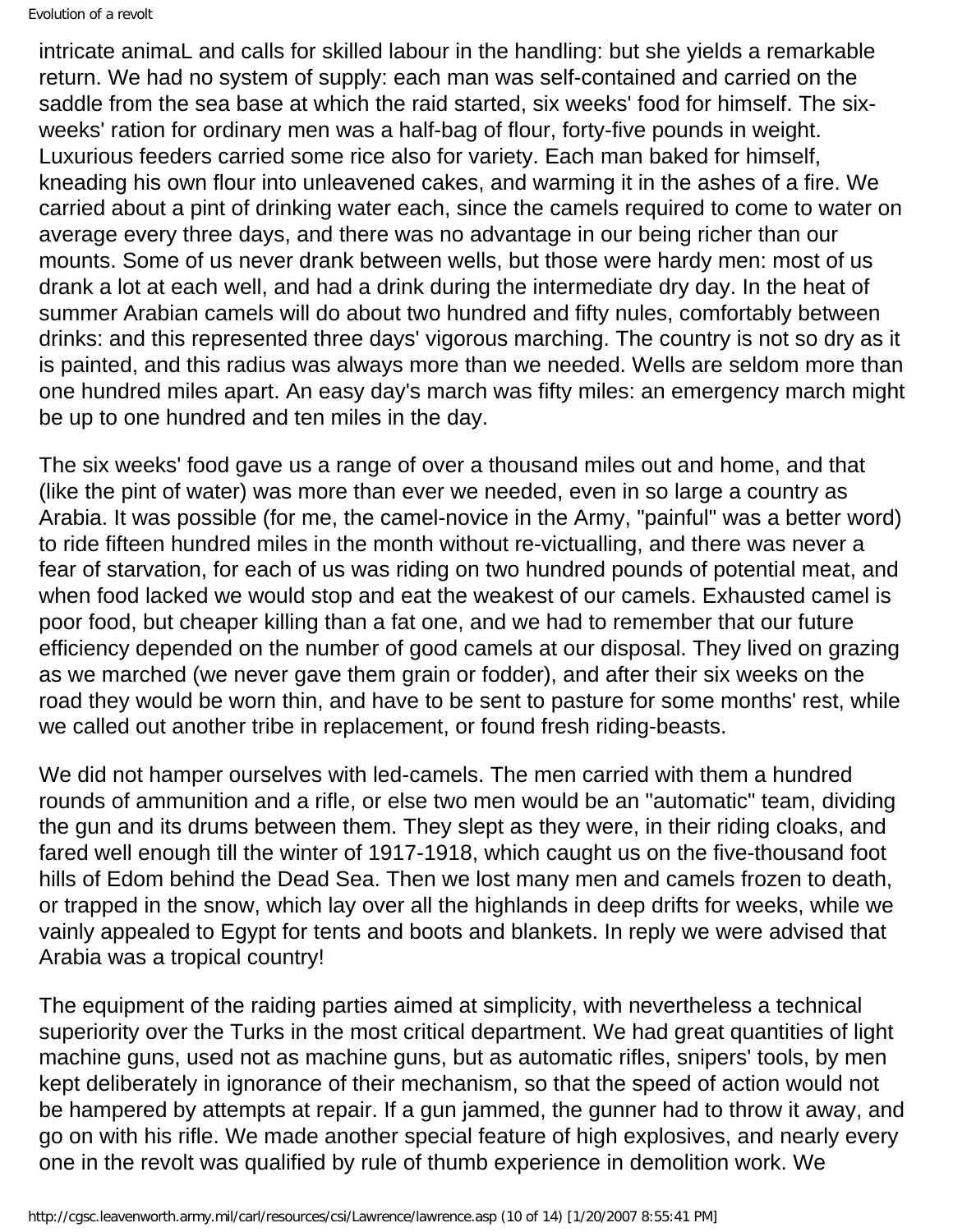invented special methods of our own, for rapid work under fire, in the course of our months of practice, and before the end were dealing with any quantity of track and bridges economically and safely.

On some occasions we strengthened tribal raids by armoured cars, manned by Englishmen. Armoured cars, once they have found a possible track can keep up with a camel party. They are, however, cumbrous and shorter-ranged, because of the difficulty of carrying petrol. Therefore we seldom used them more than a hundred miles from home. On the march to Damascus, when we were nearly four hundred miles off our base, we first maintained them by a baggage train of petrol-laden camels, and afterwards by the help of the Air Force were able to give them further supplies by Handley-Page. Cars are magnificent fighting machines, and decisive whenever they can come into action on their own conditions. But though each has for main principle that of "fire in movement," yet the tactical employments of cars and camel-corps are so different that I do not recommend their being used in joint operations, except in very special circumstances. We found it demoralizing to both, to use armoured and unarmoured cavalry together.

The distribution of the raiding parties was unorthodox. It was impossible to mix or combine tribes, since they disliked or distrusted one another. Likewise we could not use the men of one tribe in the territory of another. In consequence, we aimed at the widest distribution of forces, in order to have the greatest number of raids on hand at once, and we added fluidity to their ordinary speed, by using one district on Monday, another on Tuesday, a third on Wednesday. This much reinforced their natural mobility. It gave us priceless advantages in pursuit, for the force renewed itself with fresh men in every new tribal area, and gave us always our pristine energy. Maximum disorder was in a real sense our equilibrium.

The internal economy of the raiding parties was equally curious. We aimed at maximum articulation. We were serving a common ideal, without tribal emulation, and so we could not hope for any *esprit de corps* to reinforce our motives. Soldiers are made a caste either by being given great pay and rewards in money, uniform, or political privileges; or, as in England, by being made outcasts, cut off from their fellows by contempt. We could not knit man to man, for our tribesmen were in arms willingly, by conviction.There have been many armies enlisted voluntarily: there have been few armies serving voluntarily under such trying conditions, for so long a war as ours. Any of the Arabs could go home whenever the conviction failed him our only contract was honour.

Consequently we had no discipline, in the sense in which it is restrictive, submergent of individuality, the lowest common denominator of men. In regular armies in peace it means the limit of energy attainable by everybody present: it is the hunt not of an average, but of an absolute, a 100-per-cent. standard, in which the ninety-nine stronger men are played down to the level of the worst. The aim is to render the unit a unit, and the man a type, in order that their effort shall be calculable, their collective output even in grain and in bulk. The deeper the discipline, the lower the individual efficiency, and the more sure the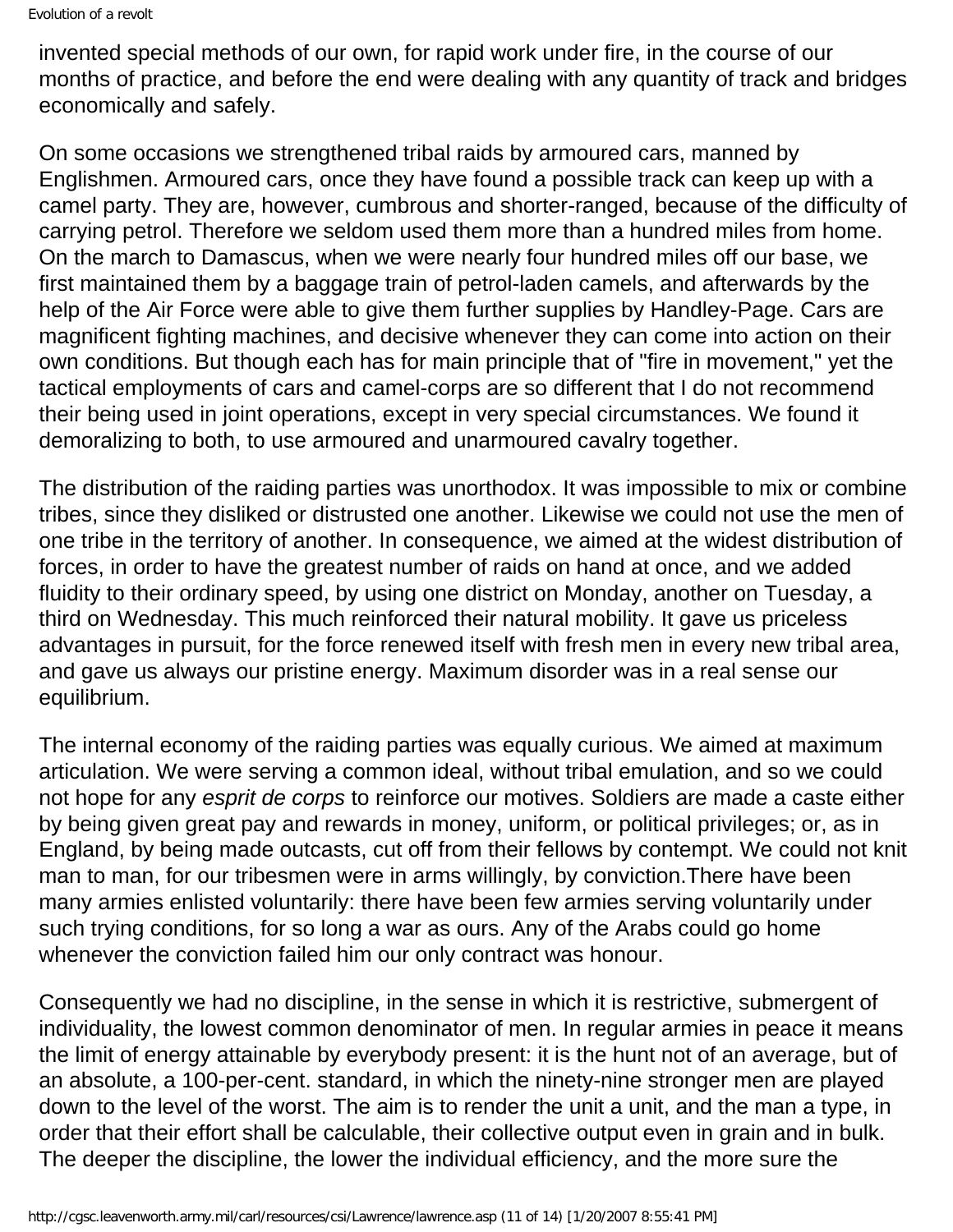performance. It is a deliberate sacrifice of capacity in order to reduce the uncertain element, the bionomic factor, in enlisted humanity, and its accompaniment is *compound*  or social war, that form in which the man in the fighting line has to be the product of the multiplied exertions of the long hierarchy, from workshop to supply unit, which maintains him in the field.

The Arab war was simple and individual. Every enrolled man served in the line of battle, and was self-contained. We had no lines of communication or labour troops. The efficiency of each man was his personal efficiency. We thought that in our condition of warfare the sum yielded by single men would be at least equal to the product of a compound system, and it was certainly easier to adjust to tribal life and manners, given elasticity and understanding on the part of the commanding officers. Fortunately for our chances nearly every young Englishman has the roots of eccentricity in him, and so we got on. well enough. Of course we used very few Englishmen in the field, not more than one per thousand of the Arab troops. A larger proportion would have created friction, just because they were foreign bodies (pearls if you please) in the oyster: and those who were present controlled by influence and advice, by their superior knowledge, not by an extraneous authority.

In practice we did not employ in the firing line the greater numbers which the adoption of a "simple" system put theoretically at our disposal. We preferred to use them in relay: otherwise our attack would have become too extended. Each man had to have liberal work-room. In irregular war if two men are together one is being wasted. The moral strain of isolated action makes this simple form of war very exacting on the individual soldier, and demands from him special initative, endurance and enthusiasm. Our ideal was to make action a series of single combats. Napoleon, in his pregnant valuation of the Mamelukes in terms of French soldiers, first gave me the idea: Ardant du Picq widened its application: the prejudices of historians are generally the richest part of their histories. Our value depended on our quality, not on our quantity. We had to keep always cool, for the excitement of a blood-lust would impair the science of our combatants, and our victory depended on our just use of speed, concealment, accuracy of fire. Irregular war is far more intellectual than a bayonet charge.

The illiteracy of our forces was not harmful, since we worked intentionally in these small numbers and explained our plan verbally to every one. Their very illiteracy has trained them to a longer memory and a closer hearing of the news. Nor were our tactics too subtle, for they had to be translated into independent action through the heads of our tollowers, and success was impossible unless most of them used their intelligence to forward our conception against the moral and material accidents of the path. This dilution of tactical ability to the level of the lowest interpreter was regrettable, but not all loss. The only alternative would be independent enterprise, and a mediocre design, persisted in, is grander than a series of brilliant expedients and will overcome them in the end.

By careful persistence, kept strictly within our strength and following the spirit of our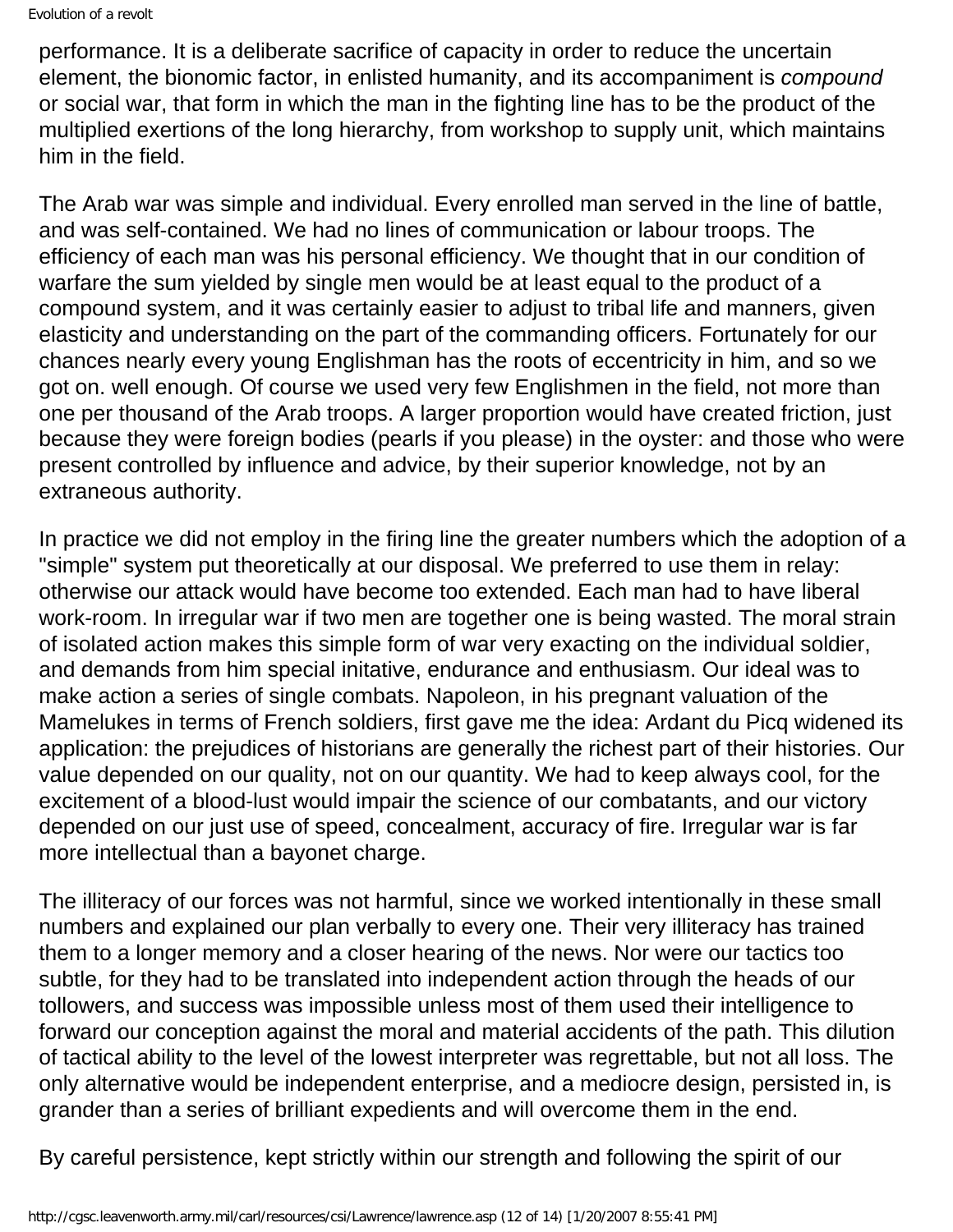Evolution of a revolt

theories, we were able eventually to reduce the Turks to helplessness, and complete victory seemed to be almost within our sight when General Allenby by his immense stroke in Palestine threw the enemy's main forces into hopeless confusion and put an immediate end to the Turkish war. We were very happy to have done with all our pains, but sometimes since I have felt a private regret that his too-greatness deprived me of the opportunity of following to the end the dictum of Saxe that a war might be won without fighting battles. It was an irony of fate to entrust this side-show of a side-show, with its opportunity of proving or disproving the theory, to an outsider like myself, not qualified technically to make the best of it. I would haveiven so much to show that Saxe was the greatest master of his kind of war, but now all I can say is that we worked by his light for two years, and the work stood. This is a pragmatic argument that cannot be wholly derided.

Unfortunately our campaigns lacked a historian as much as an executant. Now that I try to write down what we did, and why, some of our principles look truisms (mankind would so rather believe a sophism) and some look contradictory. The fault must be either in my exposition or in my observation. Savage warfare seems never to have been thought out in English from the savage point of view, and the Arab revolt would have been a great opportunity for a thinker to test its possibilities on a grand scale. Our war was so odd and so far away that coy Authority left us to ourselves. We had no base machinery, no formal staff, no clerks, no goveniment, no telegraphs, no public opinion, no troops of British nationality, no honour, no conventions. The experiment was a thrilling one, which took all our wits. We believed we would prove irregular war or rebellion to be an exact science, and an inevitable success, granted certain factors and if pursued along certain lines. We did not prove it, because the war stopped: but here the thesis is:-

It seemed that rebellion must have an unassailable base, something guarded not merely from attack, but from the fear of it: such a base as we had in the Red Sea Ports, the desert, or in the minds of the men we converted to our creed. It must have a sophisticated alien enemy, in the form of a disciplined army of occupation too small to fulfil the doctrine of acreage: too few to adjust number to space, in order to dominate the whole area effectively from fortified posts. It must have a friendly population, not actively friendly, but sympathetic to the point of not betraying rebel movements to the enemy. Rebellions can be made by 2 per cent. active in a striking force, and 98 per cent. passively sympathetic. The few active rebels must have the qualities of speed and endurance, ubiquity and independence of arteries of supply. They must have the technical equipment to destroy or paralyse the enemy's organized communications, for irregular war is fairly Willisen's definition of strategy, "the study of communication" in its extreme degree, of attack where the enemy is not. In fifty words: Granted mobility, security (in the form of denying targets to the enemy), time, and doctrine (the idea to convert every subject to friendliness), victory will rest with the insurgents, for the algebraical factors are in the end decisive, and against them perfections of means and spirit struggle quite in vain.